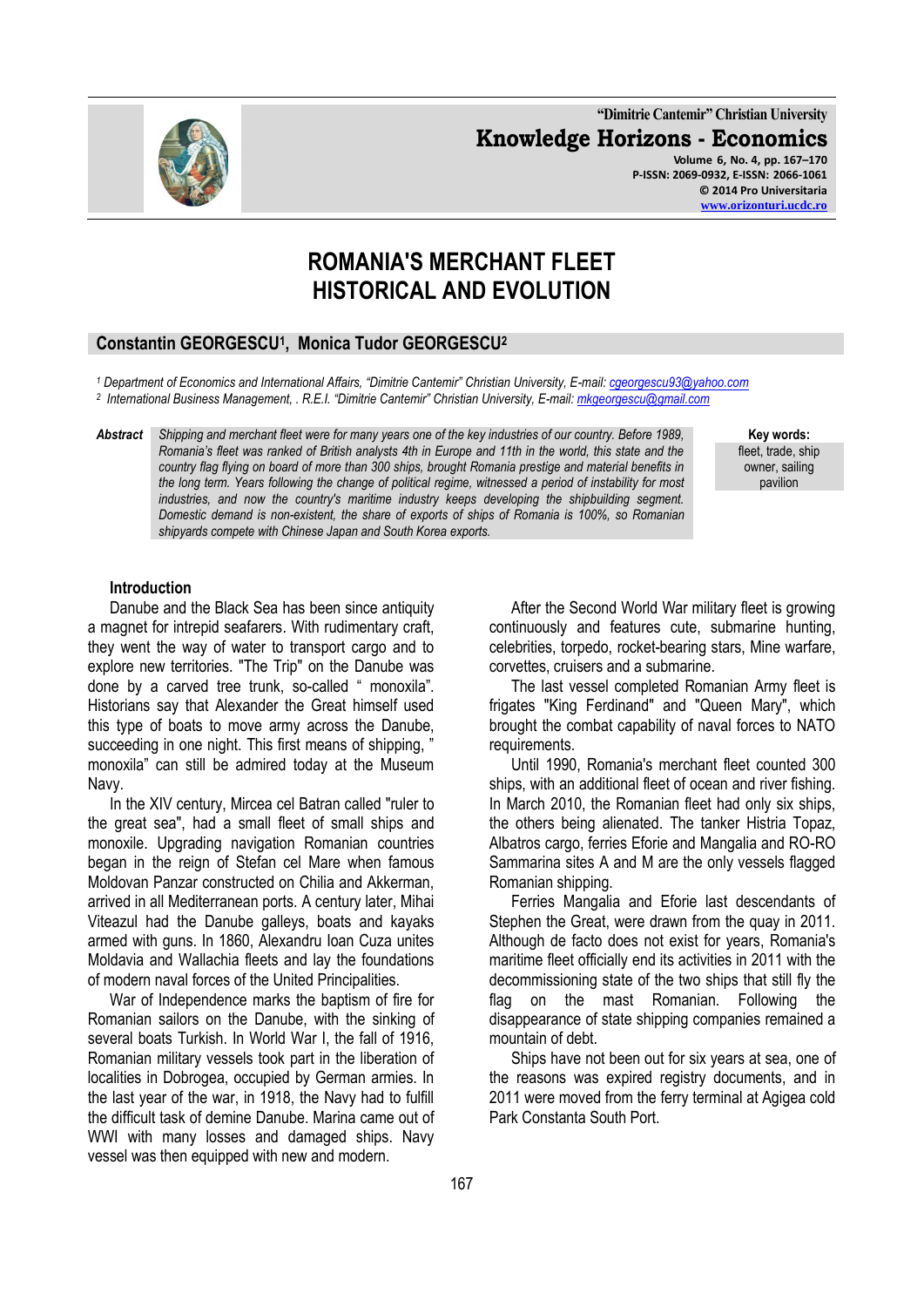In early 1990, the maritime transport fleet numbered 288 ships, with a tonnage of 5614.0 thousand dwt (deadweight tons), structured as follows:

- 188 general cargo freighters 1,444 thousand dwt. (25.6%);
- 12 tankers 1,090 thousand dwt. (19.5%);
- 70 ore 2979 thousand dwt. (53.2%);

- 18 specialized vessels - 101,000 dwt. (1.7%).

Depending on years of service, the situation was as follows:

- 30 ships under 5 years (10.4%);
- 69 ships between 5-10 years (24.1%);
- 91 ships from 10 to 15 years (31.1%);
- 44 vessels between 15 to 20 years (15.3%);
- 54 ships over 20 years.

The statistics above show that only 10.4% of the total fleet was represented by new ships, other vessels being old (55.2%) or very old (over 15 years old: 34.2%). Wear and tear of old and very old ships had an effect both on the volume maintenance costs (the conclusion of insurance contracts) and the employment of vessels, where the ships were preferred less than 5 years old and older ships refused 15 years.

In terms of organization, maritime transport fleet was given two shipping company: Enterprise Fleet Maritime Operations (IEFM) "Navrom" Constanta - 275 ships (5380.0 thousand dwt.) And Foreign Trade Enterprise (ICE) "Navlomar" Bucharest - 11 ships (225.0 thousand dwt.). There are also joint venture and Roliship "- 2 vessels (dwt 9600.0.) At which 51% of the shares were held by IEFM "Navrom" Constance, and 49% of the shares belong to the Libyan company "Lafico".

By the end of 1989, maritime transport fleet activity was the monopoly of the State represented by ICE "Navlomar" Bucharest that take contracts of carriage of goods belonging to foreign trade enterprises.

On January 1, 1990, although it was heavily exploited marine fleet (especially the oil and ore), IEFM "Navrom" Constance record foreign debt of \$ 29 million, foreign factor which, in addition to technical and strategic, enterprise and business has seriously affected the Romanian maritime fleet. This foreign debt must be added the lack of capacity IEFM "Navrom" the payment of insurance premiums, given that in 1990, only 50% of the vessels were secured.

Another aspect of the situation is the merchant fleet on the quality and reliability of ships. Since more than 87% of these were built in shipyards Romanian and had supplied engines, mechanisms, gears and domestic equipment, ships were well below world standard quality and many were not approved by the relevant institutions

Precarious state of Romanian ships, lack of equipment in accordance with the rules of international conventions, the acute shortage of spare parts were the most important causes that led to low utilization of naval fleet and thus to an increase in spending ships were engaged on navluri small and large prime insured.

In 1990, under Decree-Law no. 50/1990, 24 vessels were sold I.E.F.M. "Navrom" Constance, of which 19 had expired during normal operation.

In August 1990, according H.G. nr. 494/9 May 1990 I.E.F.M. "Navrom" Constance was divided into three joint stock companies: SC "Petromin" etc. specializing in oil and ore ship, SC "Navrom" etc. specialized in general cargo and cargo operation SC "Romline" etc. specializing in ship container ships, ro-ro ferries and general cargo freighters, who divided vessels under a protocol signed on August 9, 1990.

Subsequently, the three companies were transformed into joint stock companies, specializing in the transport of goods and passengers, vessels owned or rented, ore and oil exploitation, brokerage, repair, purchase and sale of vessels.

Mainly three newly established companies have established and directed strategies to overcome the crisis it was in Romanian maritime fleet, have developed various forms of cooperation and had some common provisions. They consist shipping reorientation towards other partners where ties import and retrofitting, where the Romanian banks still were not giving long-term loans, the grace period, the completion of its own efforts to ships under construction in different Romanian shipyards, circumstance vessels were removed from the budget appropriation, exploitation strategy reorientation of vessels through cooperation with foreign companies with experience in this area and market conditions, selling old ships or removed from service.

In late 1993, Romanian maritime fleet had 244 ships, totaling 5,303,664 dwt. (94% from 1 January 1990), structured as follows: - "Navrom": 84 ships (691,860 dwt.) And held 51% shares in the joint venture "Roliship" (6 vessels - 28,800 dwt.), "Romline" 77 ships (630,968 dwt.), "Petromin": 70 ships (3,742,546 dwt.) and held 50% shares in the joint ventures (6 ships - 517,954 dwt.). There were also five private companies: 13 ships (238,290 dwt.).

During 1990-2001, the Romanian shipyards were built 19 ships (702,000 dwt.) Another noteworthy fact is that their manufacturing process was started before 1990. In October 2001 they were listed under Romanian flag vessels 45 (564,843 dwt.), ie 10% of those existing at January 1, 1990, the following structure: companies with majority state capital: 12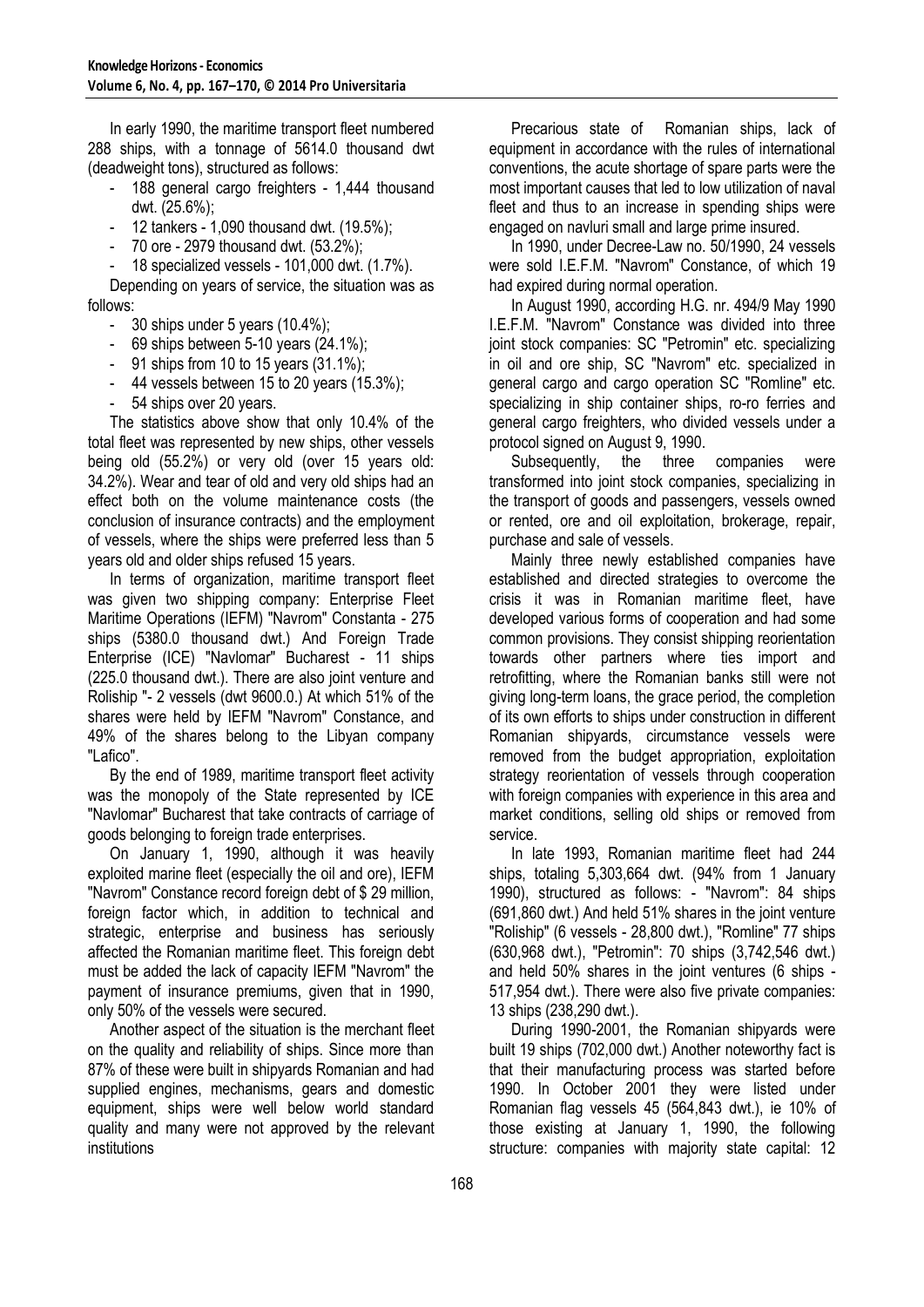ships (176,031 dwt.), private equity companies: 33 ships (388,812 dwt.).

Construction of marine and river transport and water and were strongly influenced by structural changes in all aspects of Romanian society, since 1989, caused by any failures inherent in the transition to a market economy.

The main causes essentially contributed to serious and irreversible degradation Romanian fleet, were:

- Inability to adapt to the shock of socio-economic decentralization of management activity.
- Lack of an adequate legislative program, allowing movement maritime fleet markets both in terms of national legislation and international scrutiny.
- Immobility and lack of professionalism of the representatives FPS shipping to site specific, incorrect assessment of the property, private capital preconceptions.
- Total withdrawal of Romanian state from supporting national maritime interests, a situation that is still present, although in all countries of the world maritime fleet is one of the most important strategic objectives.
- Advanced wear and tear of ships, vessels highlighted by low productivity, specific fuel consumption than the usual values in the world, lack of spare parts, low reliability of on-board.
- Economic and financial mechanism inadequate to the demands of the market and the rigors of international shipping, which resulted in the accumulation of large debts of shipping companies and blocking current intensive use due to lack of financial resources.
- Lack of a national strategy on maritime fleet.

Until 2001, in Romania there was no bank specialized shipping activity so that all the work was done by Romanian credit banks, which had no knowledge of naval needs and practices. Also no guarantee of loans for investment in foreign banks granted no coherent legislation.

To all this must be borne in mind that, in 1993, was adopted by the Paris Memorandum, a document which states the European Community have established some principles governing navigation in order to increase its safety, environmental protection and the existence of a certain standard working conditions on vessels under these provisions market

In these circumstances, given the poor technical condition of Romanian ships after 1993 only 10% of these ships, particularly those retrofitted in external cooperation, they could access the member countries of the European Community ports without being arrested / detained by institutions ability, to troubleshooting or changing improper equipment.

On January 11, 1993, the shipping companies "Navrom", "Petromin" and "Romline" were removed from the control of the Ministry of Transport, by passing a 70% stake in FPS and 30%, the National Agency for Privatization. Moving fleet to F.P.S. and ANP had no other interest than to alienate ships. What happened then was promoted chaos logic FPS in the economy. Tragic fate of the national fleet was not different at all from the fate of most of the industrial and agricultural units in the portfolio mentioned institution.

From January 11, 1993 and until 2001, the Romanian State, through FPS, then AVAS endeavored to bankrupt companies' Navrom "and" Romline "and sell fleet of 82 vessels with a total capacity of 4,096,750 dwt. of the CNM "Petromin" without putting anything in place. Thus, Romania became the only country that managed to leave the maritime map of the world, destroying, in less than a decade (1993-2003), with enormous sacrifices fleet that financial, technical and human, has endeavored to a form within a century.

It is worth mentioning that according to records, in December 2010 were in operation over 110 ships cargo, ore and petroleum built between 1971-1990 - the former Romanian maritime merchant fleet, all of which are under foreign flags and other property ship-owners.

Regarding Romanian river fleet, the situation is different from that recorded by maritime fleet, it cannot be resolved.

The change of political regimes, the implicit effect of transition from centralized economy to a market economy, falling industrial production and reducing investment program were reasons which caused drastic reduction of river traffic. Also embargo of Yugoslavia (1992-1995) and Novi Sad Danube blocking (since April 2000), were events whose effect had negative effects on river traffic, traffic that provides about 70% of revenues to shipping companies.

In these cases failure can add funds to the development and modernization of the ships and substandard technical condition of most of the vessels, which were built between 1970 - 1985, many of them presenting advanced disrepair.

In October 2001, over 80% of river fleet was managed by private companies. Regarding fleet ocean, does it not have anything left, if privatization of Romanian Oceanic Fisheries (CRPO), causing a real chain reaction. Following an investigation it was discovered a smuggling ship full of company assets. As with "Petromin" file "CRPO" hide beyond the obvious deviations from the law, committed by the manager of the company and the buyers 'strategic' corruption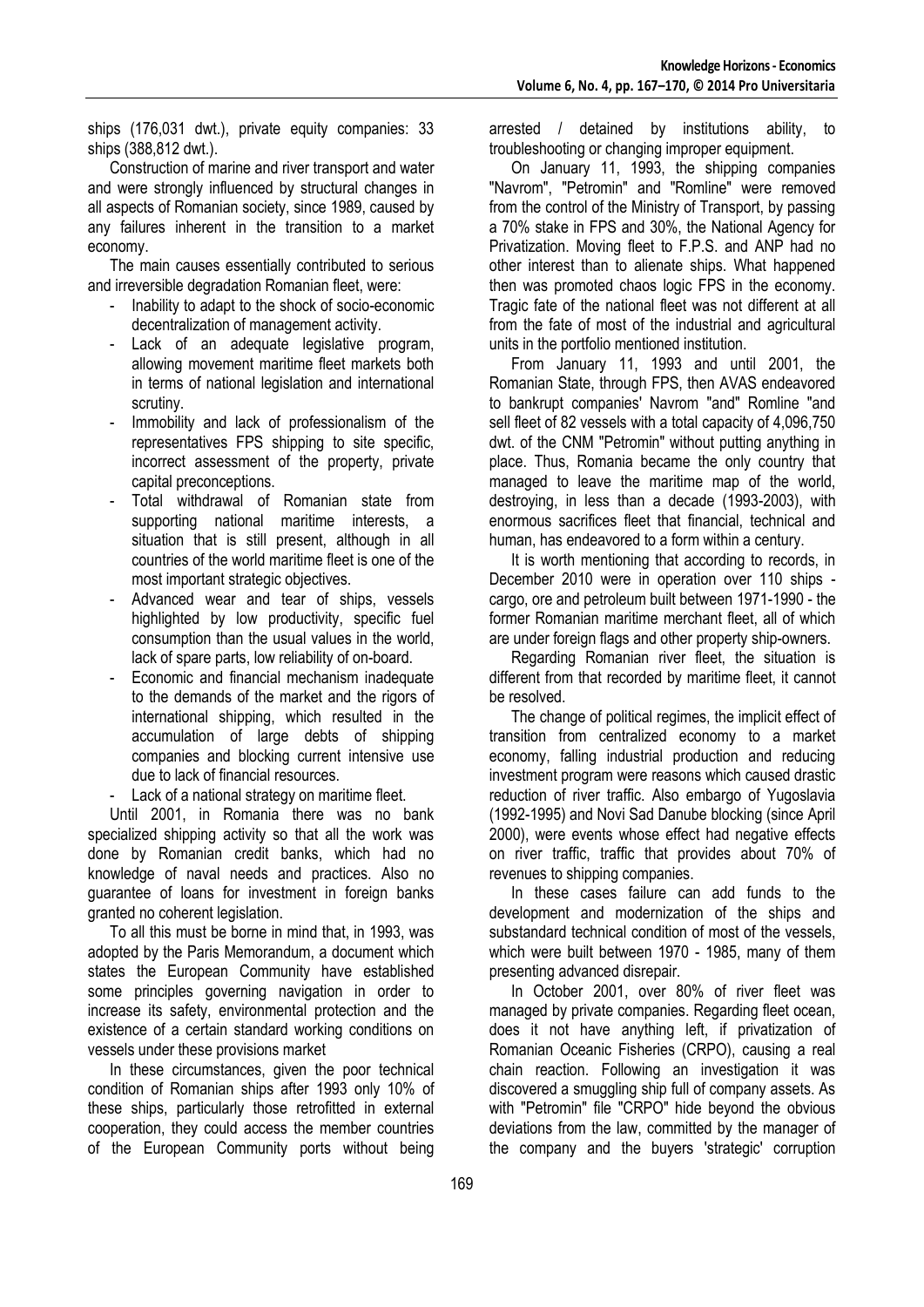unexplored until the end. Conclusions investigation led to peaks FPS and beyond.

The company was sold by FPS, which held 51% of shares by two Greek citizens (Dimakos and Theodoros Ioannis Lades), for the sum of one million dollars by the end of 1997. However, the Greeks were able to capitalize heritage CRPO following an agreement signed by them with leadership FPS, since the mid anului1997. At that time, had been initiated bankruptcy proceedings society, because it could not honor a debt of \$ 8 million to an Austrian bank.

So, the entire fleet of ships of merchant fleet, which was a national pride before 1990, only six ships hoisted the tricolor flag in June 2010 and currently only two ships, which practically no longer a fleet.

According to statistics from 2006, Romania ranks second in Europe after Italy, shipbuilding for export, with a turnover of 648.5 million euros. In June 2007, the Romanian shipbuilding was based in 90%, and would increase the exports in the same year, with over 25% growths amid global commands river and sea vessels.

Romanian shipbuilding industry grew from year to year, with 20 to 30 percent. In 2007 it was estimated an increase in turnover of all sites in Romania 25%, while the demand was greater than supply. I Registry commands for the next three years, from vessels, container ships, and up to high capacity. Romanian market was so attractive due to a very competitive price-quality ratio profile in the international market. It was the most spectacular growth recorded in 1990. It was estimated that in the coming years, will replace a quarter of the world fleet, which was to bring a significant number of contracts.

These states of euphoria and hopes collapsed in late 2008 with the global economic crisis, when the Romanian shipyards recorded liabilities totaling 1.33 billion euros and claims recovered from only 280 million jobs for about 17,300 employees and 8,000 from all other related industry is threatened.

In 2009, shipbuilders have survived due to contracts signed before the global financial crisis. In the first half, Romanian shipyards have delivered about 29 ships, but it is estimated that throughout the year, the total number of completed orders will not exceed 40 units, of which about half were the medium and large tonnage ships.

Status of 2009 actually constituted a forecast for 2010, when, according to Romanian shipyards industry specialists, in Romania, in order to survive, would focus more on repair and conversion of vessels or expand its operations in civilian areas of metal construction or military segment specializes causes being mainly

prices, which benefits them shipbuilders, and lack of funding.

Ship owners Association members Romania states that merchant fleet was destroyed gradually being considered the year of grace 2003, when over 80 commercial vessels flying the Romanian flag, have been sold or removed from service because it did not correspond to international standards.

Accordingly, the Romanian universities navy arrived to prepare officers for other fleets of the world, Romania becoming an inexhaustible reservoir of manpower for the international shipping. This shows that the Romanian merchant navy in terms of labor is also in decline. Even if Romanian sailors representing 2% of the world total of 33,500 seafarers patent, only 11,250 of Romanian are active on the seas and oceans.

Now, a typical day working in the port of Constanta, everything seems frozen. Almost nothing reminiscent of what was until recently Constanta Port, the third largest in Europe. Romanian Pavilion is avoided because high taxes compared to deduct such tax havens Malta or Panama.

Given that sea trade registers to boom, and the new international provisions require the construction of new ships, safer and to protect the environment, the shipbuilding market seems virtually guaranteed Romanian shipyards can cover almost the entire shipbuilding river and maritime demanded worldwide.

Constanta Naval Shipyards and "Daewoo Mangalia Heavy Industries" on the one hand, specialize in the construction of ships, while, on the other hand, the shipyard in Galati, Tulcea, Braila, Turnu Severin and Orşova are built, mainly vessels, container ships, barges and coastal ships.

## **Conclusions**

Trend Romanian shipyards to build an increasingly comprehensive and less ship hulls with different degrees of saturation can have a beneficial impact on manufacturers of naval equipment and accessories, as well as on start-ups, by outsourcing related activities shipyards. Compared with shipyards in Western European countries, the integration of Romanian shipyards is higher, even close to that of similar sites in Korea and Japan, most of Western Europe using intense subcontracting system.

### **References**

- 1. Andrei Vochitu –"Historical Naval Guns in the Romanian Navy", Muzeului Marinei Romane Ed, Bucharest, 2012
- 2. Cumpănă C. ,Corina Apostoleanu "Memories of a lost fleet Romanian Danube Ships and the